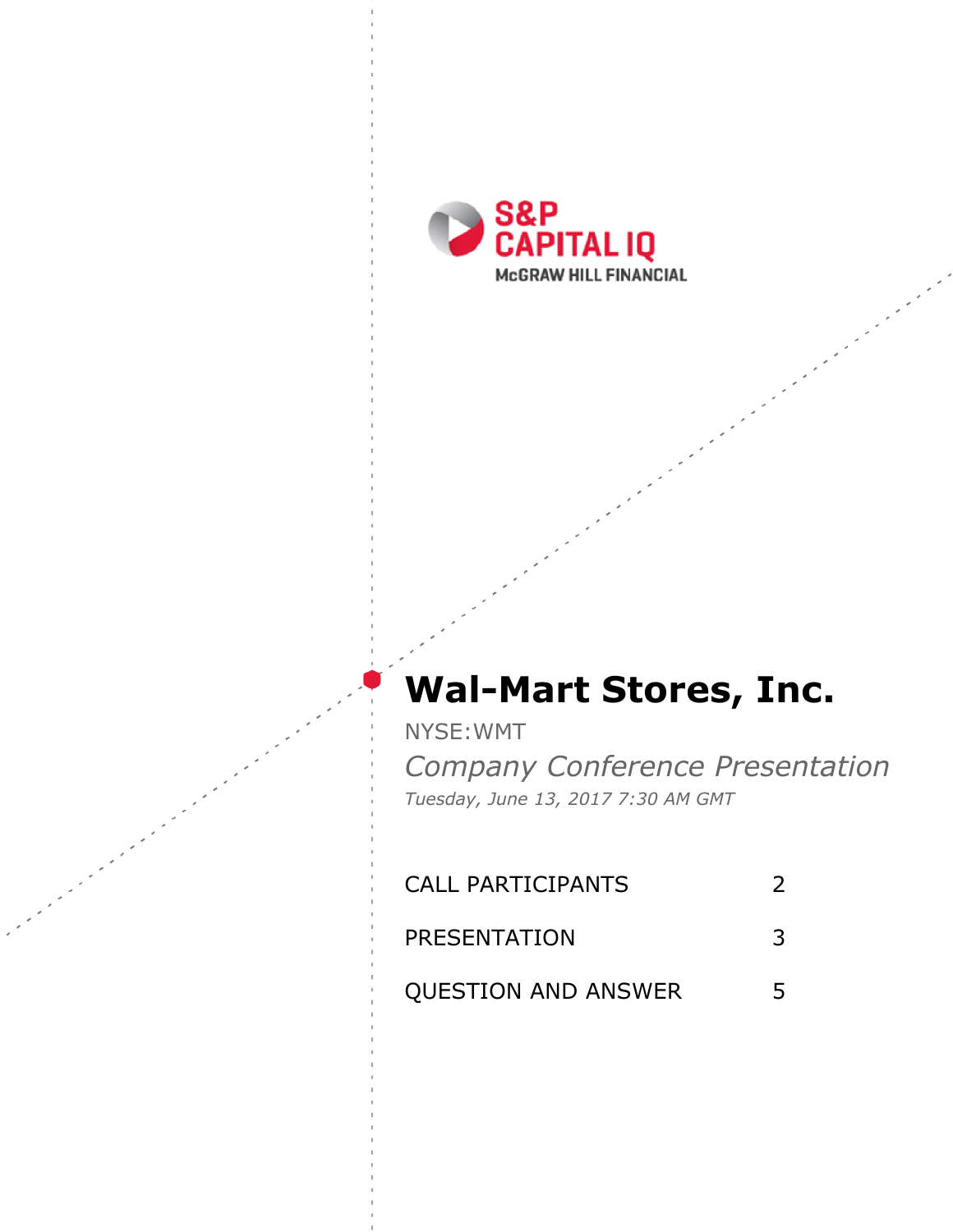## $!$  " # \$

<span id="page-1-0"></span> $\%$  $8<sup>8</sup>$ 

 $($  (  $)$  )) \$

 $\star$  $+$  \* \$ \$ (

#, # + - # #  $\cdot$  \$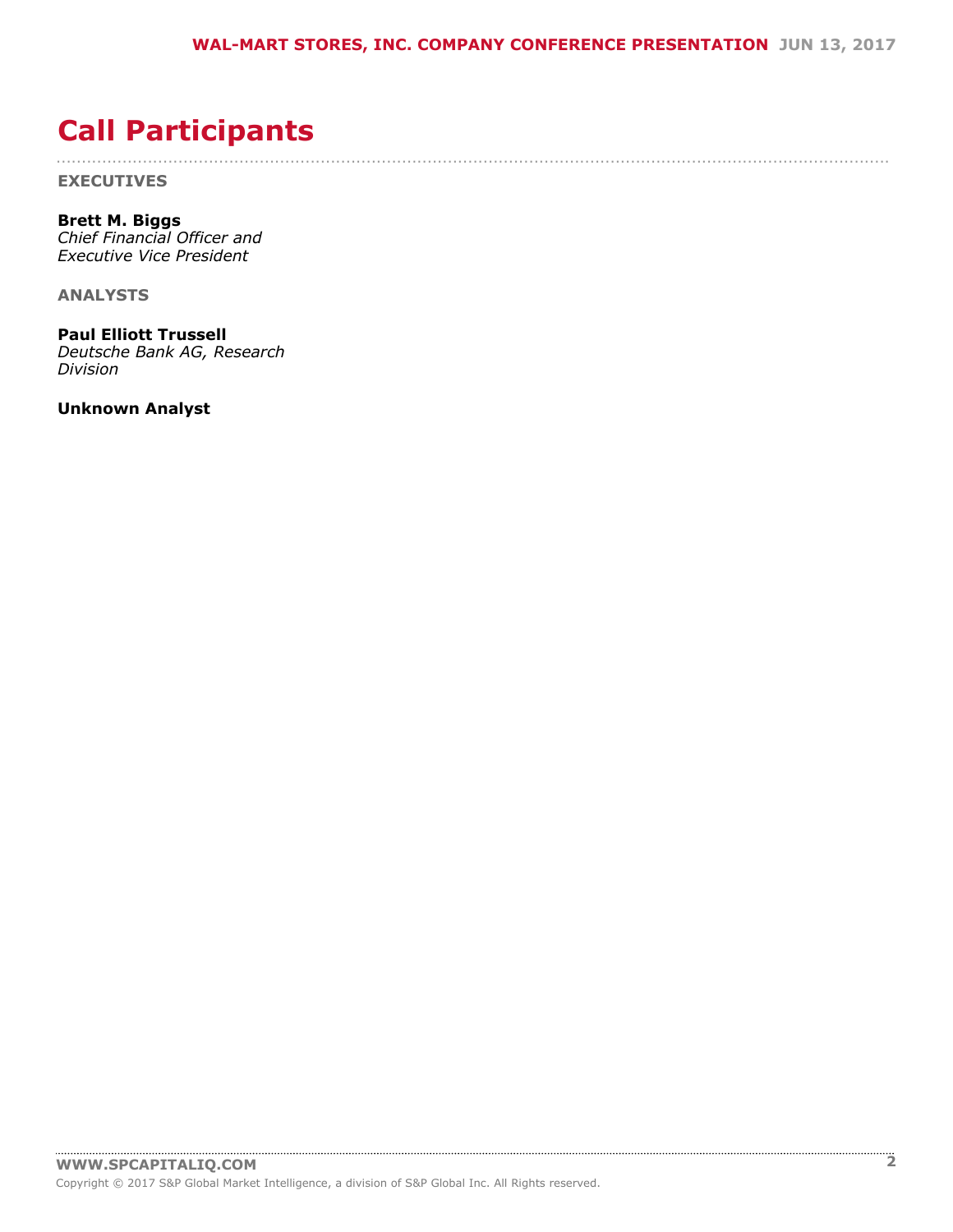### <span id="page-2-0"></span> $(S(H + H$

 $+$   $*$  \$ \$ (

|           |    |                          | $#$ ' |   |  |    |             |                            |        | $\frac{1}{8}$  |                                                                                                                                                                                                                                                                                                                     |  |                            |                                                            |           | # $)$ & ( $*$ (!!) |     |                                |  |  |
|-----------|----|--------------------------|-------|---|--|----|-------------|----------------------------|--------|----------------|---------------------------------------------------------------------------------------------------------------------------------------------------------------------------------------------------------------------------------------------------------------------------------------------------------------------|--|----------------------------|------------------------------------------------------------|-----------|--------------------|-----|--------------------------------|--|--|
|           |    |                          |       |   |  |    | $!$ # $)$ & |                            |        |                |                                                                                                                                                                                                                                                                                                                     |  |                            | $\left( \begin{array}{ccc} 1 & \cdots \end{array} \right)$ |           | #                  |     |                                |  |  |
| $\sim$    |    |                          |       |   |  |    | <b>HH</b>   |                            |        |                |                                                                                                                                                                                                                                                                                                                     |  |                            |                                                            |           |                    |     |                                |  |  |
| $\cdot$ / |    | $\overline{\phantom{a}}$ |       |   |  |    | "0"         |                            | $1$ "" | $\overline{2}$ | 2                                                                                                                                                                                                                                                                                                                   |  |                            |                                                            | $\sim 10$ |                    |     |                                |  |  |
| &         | Ш, |                          |       | % |  |    |             |                            |        |                | $" \vdots$ , $\#^* \vdots$ &                                                                                                                                                                                                                                                                                        |  | $\overline{\phantom{0}}^2$ |                                                            |           |                    |     | $\sim$ 1 $^{-0.00}$ $^{-0.00}$ |  |  |
|           |    |                          | && !  |   |  | л, |             | $\overline{\phantom{a}}$ 8 |        |                |                                                                                                                                                                                                                                                                                                                     |  |                            | л,                                                         |           |                    |     |                                |  |  |
|           |    |                          |       |   |  |    |             |                            |        |                | $\frac{1}{2}$ $\frac{1}{2}$ $\frac{1}{2}$ $\frac{1}{2}$ $\frac{1}{2}$ $\frac{1}{2}$ $\frac{1}{2}$ $\frac{1}{2}$ $\frac{1}{2}$ $\frac{1}{2}$ $\frac{1}{2}$ $\frac{1}{2}$ $\frac{1}{2}$ $\frac{1}{2}$ $\frac{1}{2}$ $\frac{1}{2}$ $\frac{1}{2}$ $\frac{1}{2}$ $\frac{1}{2}$ $\frac{1}{2}$ $\frac{1}{2}$ $\frac{1}{2}$ |  |                            |                                                            |           |                    | 5(! |                                |  |  |
|           |    |                          |       |   |  |    |             |                            |        |                |                                                                                                                                                                                                                                                                                                                     |  |                            |                                                            |           |                    |     |                                |  |  |

#### $\sqrt[3]{5}$ ,  $\sqrt{2}$  6

 $\sim$  (  $\sim$  $\left( \begin{array}{c} 0 \\ 1 \end{array} \right)$  ) \$

 $\frac{1}{2}$   $\frac{1}{2}$   $\frac{1}{2}$   $\frac{1}{2}$   $\frac{1}{2}$   $\frac{1}{2}$   $\frac{1}{2}$   $\frac{1}{2}$   $\frac{1}{2}$   $\frac{1}{2}$   $\frac{1}{2}$   $\frac{1}{2}$   $\frac{1}{2}$   $\frac{1}{2}$   $\frac{1}{2}$   $\frac{1}{2}$   $\frac{1}{2}$   $\frac{1}{2}$   $\frac{1}{2}$   $\frac{1}{2}$   $\frac{1}{2}$   $\frac{1}{2}$   $\frac{1}{2}$ #\* L - &  $5($   $\frac{1}{1}$   $\frac{1}{8}$   $\frac{1}{1}$   $\frac{1}{8}$   $\frac{1}{1}$   $\frac{1}{8}$  $\sim 10^{-11}$  $8<sub>1</sub>$ ,<br>&  $\mathbf{I}$  $\#$  " (  $1 - 1$  $#$ &

 $\sqrt{2}$  $98$  $\begin{matrix} 8 \\ 0 \end{matrix}$  $, -1$  $#$  $\boldsymbol{\alpha}$ &  $\label{eq:1.1} \,, \qquad \quad \, \mathbb{I} \ \ ,$  $\left( \begin{array}{c} 1 \end{array} \right)$  $,$  #'  $!$ #  $\mathbf{I}$  and

 $$!$  $)!$  $\left($  $\alpha$  $!$   $!$  #\$ & &  $(8)$  $\begin{array}{c} 1, \\ 8 \end{array}$  $\overline{a}$  $\blacksquare$  $\left\vert \begin{array}{cc} 1 & \ , \end{array} \right\vert$ " &  $($ "!  $5($  $#$ 

 $($   $\frac{! \# 1}{!}$ ,  $\frac{1}{!}$  $5($  $\begin{array}{c} 1 \end{array}$ <br> $\begin{array}{c} 1 \end{array}$  $\mathbf{I}$  $\frac{1}{2}$ "  $\&$  $\mathbf{1} \in \mathbf{1}$ ,  $\mathbf{1}$ 

 $\mathbf{1}$ ,  $\mathbf{I} = \mathbf{I}$  $($ ,  $\frac{1}{2}$ \$  $\mathcal{L} = \mathcal{L}$  $#$ 

 $( \qquad \ \, !\quad \ \, {\bf 5}(\quad \quad \ \, ,\quad \ \,$   $\quad \ \, \&\,\, \&\,\,$  $0 & 8$  / !!  $\left( \right)$  $\begin{array}{cccc} 6 & 6 & 6 \\ 1 & 1 & 5 & 6 \\ 1 & 8 & 7 & 1 \end{array}$  $!#2($ ,  $\mathbf{I}$  $\frac{1}{2}$   $\frac{1 \#Z(1)}{2}$   $\frac{1}{2}$   $\frac{1}{2}$   $\frac{1}{2}$   $\frac{1}{2}$   $\frac{1}{2}$   $\frac{1}{2}$   $\frac{1}{2}$   $\frac{1}{2}$   $\frac{1}{2}$   $\frac{1}{2}$   $\frac{1}{2}$   $\frac{1}{2}$   $\frac{1}{2}$   $\frac{1}{2}$   $\frac{1}{2}$   $\frac{1}{2}$   $\frac{1}{2}$   $\frac{1}{2}$   $\frac{1}{2}$   $\frac{1$  $\begin{array}{cc} \text{ } & \text{ } \\ \text{ } & \text{ } \\ \text{ } & \text{ } \\ & \text{ } \\ & \text{ } \\ & \text{ } \\ & \text{ } \\ & \text{ } \\ & \text{ } \\ & \text{ } \\ & \text{ } \\ & \text{ } \\ & \text{ } \\ & \text{ } \\ & \text{ } \\ & \text{ } \\ & \text{ } \\ & \text{ } \\ & \text{ } \\ & \text{ } \\ & \text{ } \\ & \text{ } \\ & \text{ } \\ & \text{ } \\ & \text{ } \\ & \text{ } \\ & \text{ } \\ & \text{ } \\ & \text{ } \\ & \text{ } \\ & \text{ } \\ & \text{ } \\ & \text{ } \\ & \text$  $1 - 1$  $\frac{1}{2}$  $\sqrt{ }$  $#$  $\sim$  1

 $($   $\vdots$   $\vdots$   $\vdots$  $)!$  $(8)$  $($  "  $($ "  $\left($  $\overline{a}$ & 4  $+##$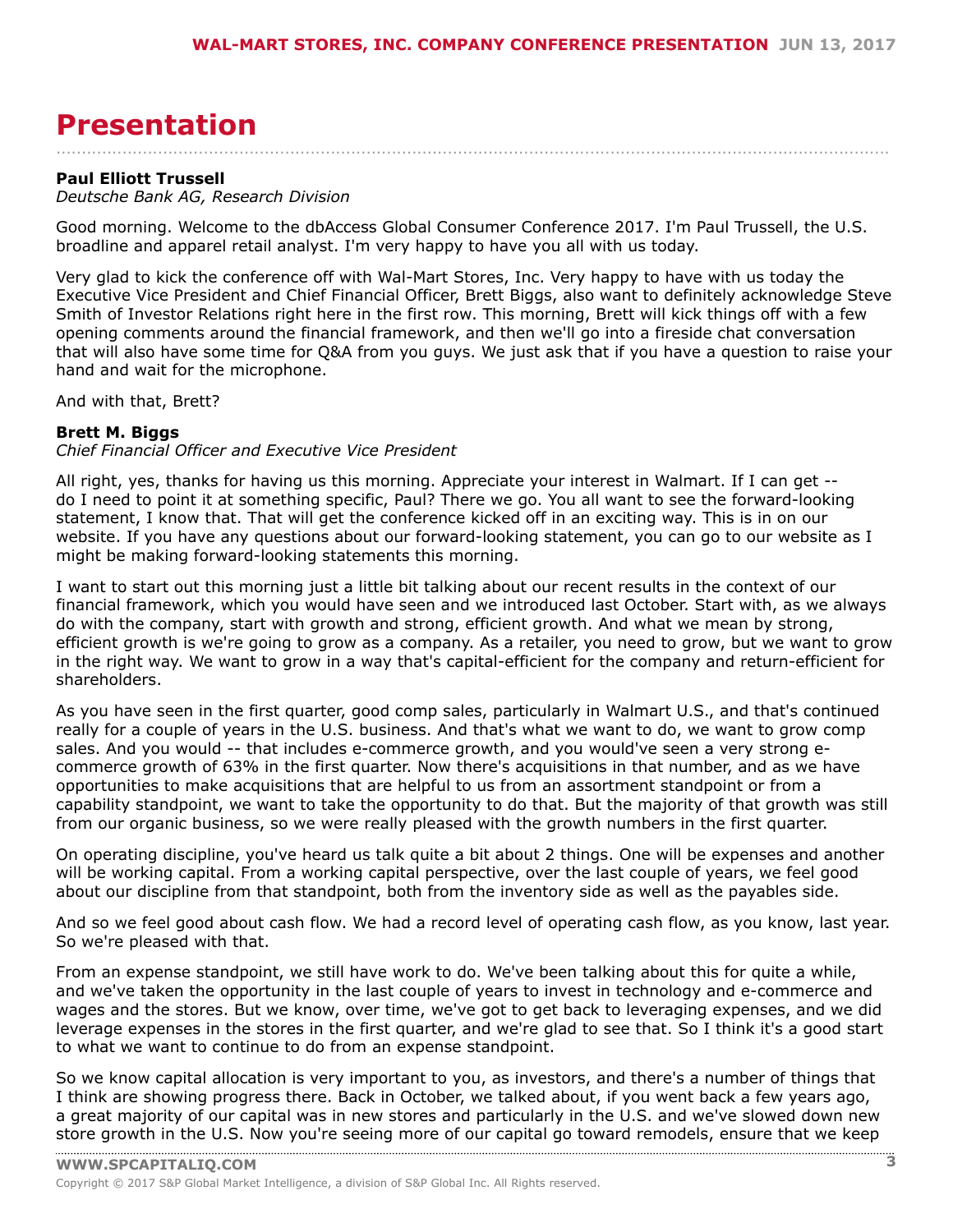|  |                                                                                                                                                                                                                                                                                                        |  | $($ ", $($ $($ & $($ $)$ $)$ $($ $)$ $($ $($ $)$ $($ $)$ $($ $)$ $($ $)$ $($ $)$ $($ $)$ $($ $)$ $($ $)$ $($ $)$ $($ $)$ $($ $)$ $($ $)$ $($ $)$ $($ $)$ $($ $)$ $($ $)$ $($ $)$ $($ $)$ $($ $)$ $($ $)$ $($ $)$ $($ $)$ $($ |  |  |                                                                                                                                                                                                                                                                                                                          |  |
|--|--------------------------------------------------------------------------------------------------------------------------------------------------------------------------------------------------------------------------------------------------------------------------------------------------------|--|------------------------------------------------------------------------------------------------------------------------------------------------------------------------------------------------------------------------------|--|--|--------------------------------------------------------------------------------------------------------------------------------------------------------------------------------------------------------------------------------------------------------------------------------------------------------------------------|--|
|  |                                                                                                                                                                                                                                                                                                        |  | $(1 \quad 8 \quad 1 \quad 1 \quad 1 \quad 1)$                                                                                                                                                                                |  |  |                                                                                                                                                                                                                                                                                                                          |  |
|  | $\mathbf{R}$ , $\mathbf{R}$ (1, $\mathbf{R}$ and $\mathbf{R}$ and $\mathbf{R}$ are $\mathbf{R}$ and $\mathbf{R}$ are $\mathbf{R}$ and $\mathbf{R}$ are $\mathbf{R}$ and $\mathbf{R}$ are $\mathbf{R}$ and $\mathbf{R}$ are $\mathbf{R}$ are $\mathbf{R}$ and $\mathbf{R}$ are $\mathbf{R}$ are $\math$ |  |                                                                                                                                                                                                                              |  |  | $\sqrt{1}$ $\frac{1}{2}$ $\frac{1}{2}$ $\frac{1}{2}$ $\frac{1}{2}$ $\frac{1}{2}$ $\frac{1}{2}$ $\frac{1}{2}$ $\frac{1}{2}$ $\frac{1}{2}$ $\frac{1}{2}$ $\frac{1}{2}$ $\frac{1}{2}$ $\frac{1}{2}$ $\frac{1}{2}$ $\frac{1}{2}$ $\frac{1}{2}$ $\frac{1}{2}$ $\frac{1}{2}$ $\frac{1}{2}$ $\frac{1}{2}$ $\frac{1}{2}$ $\frac$ |  |
|  | 8. ", , ", #                                                                                                                                                                                                                                                                                           |  |                                                                                                                                                                                                                              |  |  |                                                                                                                                                                                                                                                                                                                          |  |

- $\mathbb S$  $\alpha$  $\Gamma$  .  $\begin{pmatrix} 0 \\ 0 \end{pmatrix}$
-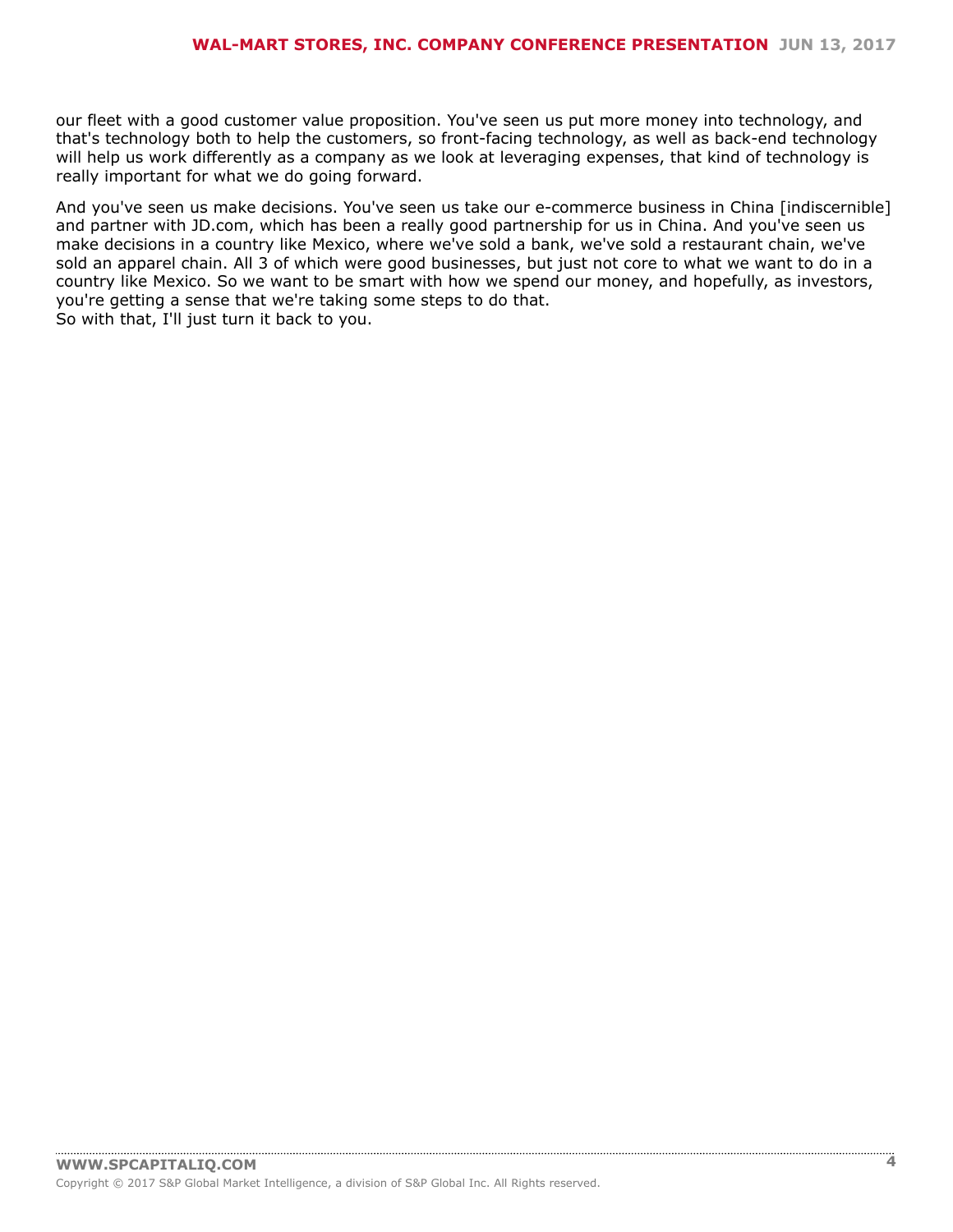#### <span id="page-4-0"></span> $*(\$ + \# \# 0 \# \$ - ($

 $+$  \* \$ \$ (



 $\left( \begin{array}{cc} & \cdot & \cdot \\ \cdot & \cdot & \cdot \end{array} \right)$  ) \$

\*  $+$  \*\$\$(

 $$ ! ($ 



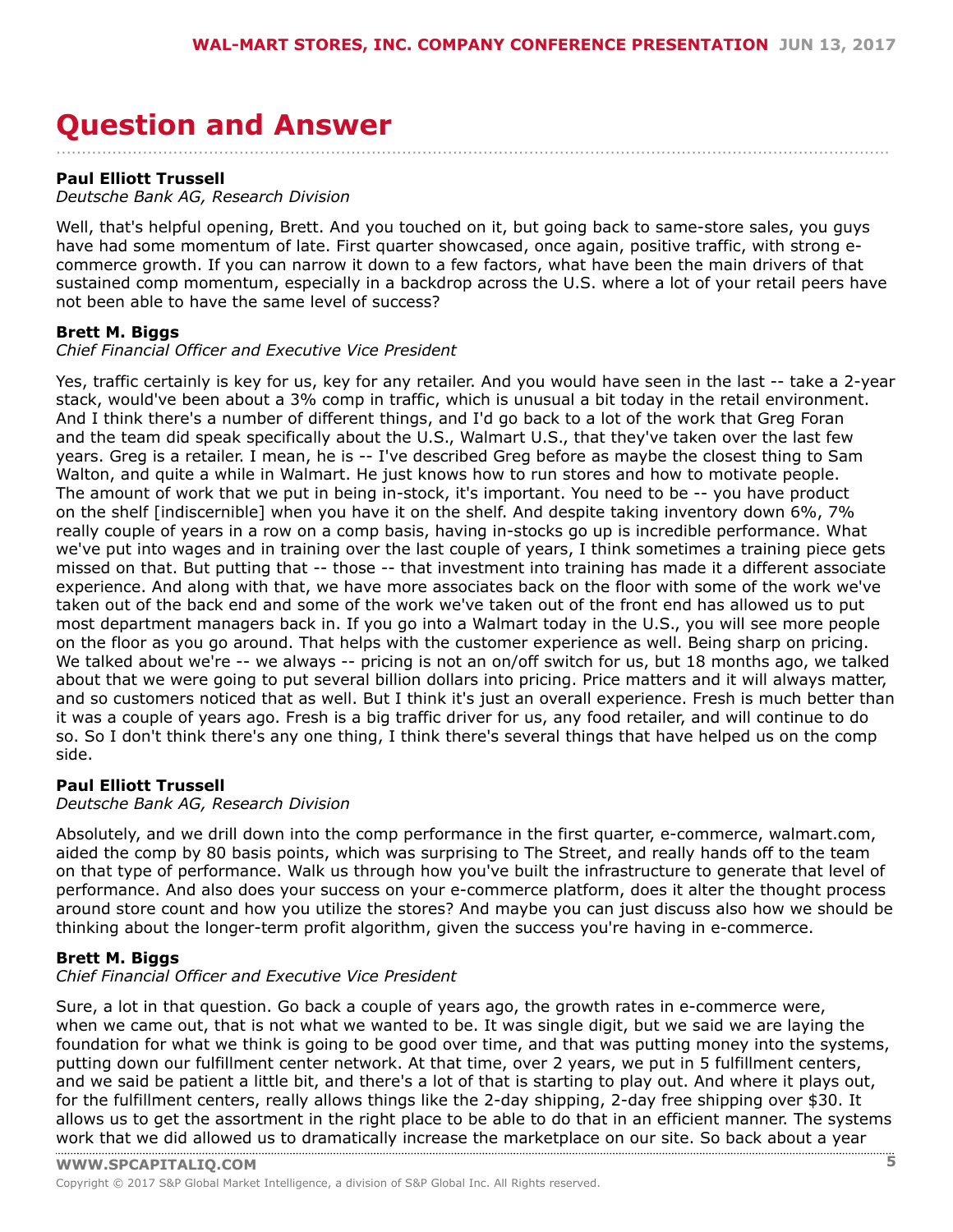$\begin{array}{ccc} . & . & . \\ . & . & . \end{array}$  $\mathbf{I}$  $\mathbf{I}$  $($ !

&  $($   $)$   $)$   $\$ 



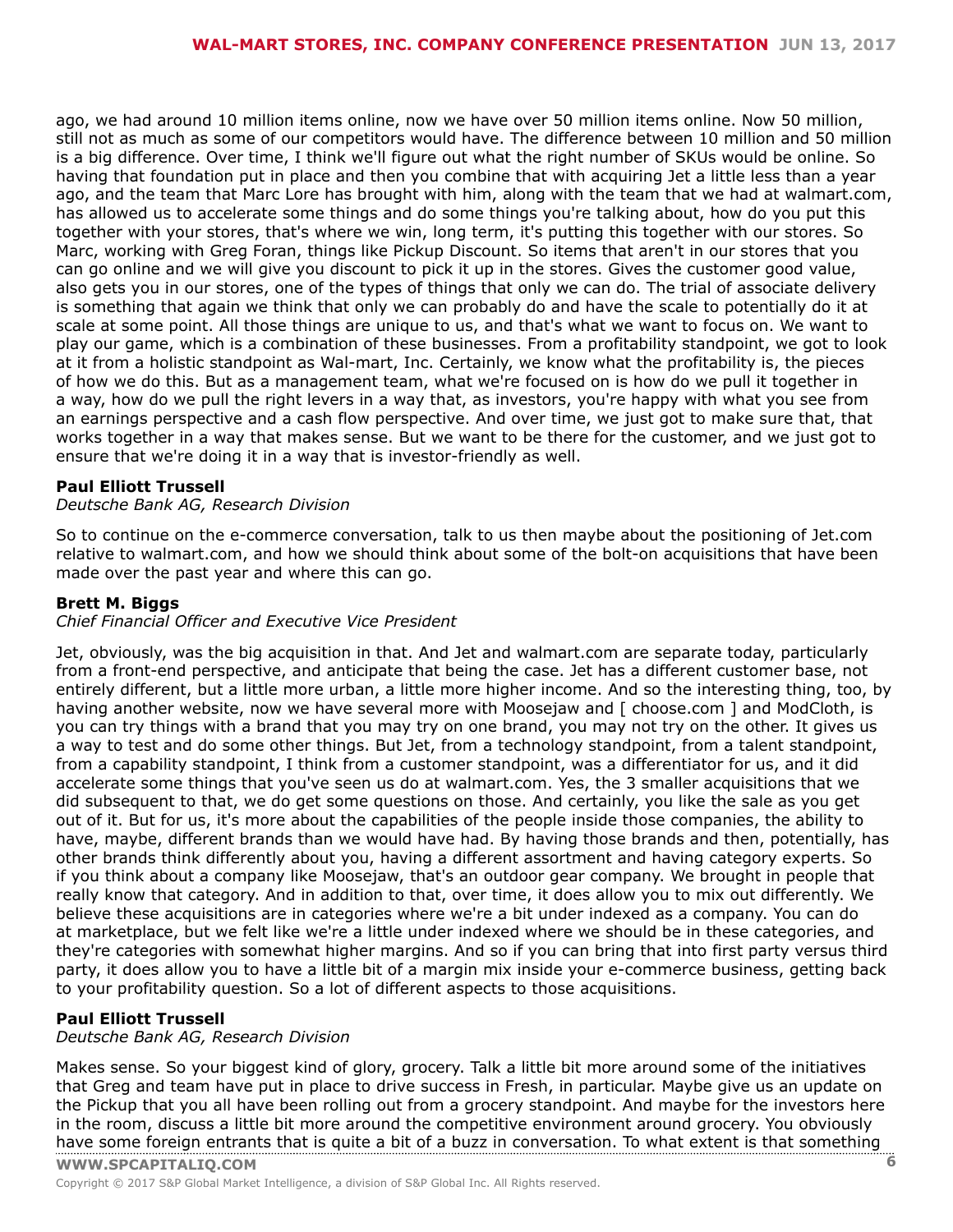( ) & "( "6\$, ) ( ) ( !! & ) !<br>! , !6  $\overline{a}$   $\overline{a}$   $\overline{a}$   $\overline{a}$   $\overline{a}$   $\overline{a}$   $\overline{a}$   $\overline{a}$   $\overline{a}$   $\overline{a}$   $\overline{a}$   $\overline{a}$   $\overline{a}$   $\overline{a}$   $\overline{a}$   $\overline{a}$   $\overline{a}$   $\overline{a}$   $\overline{a}$   $\overline{a}$   $\overline{a}$   $\overline{a}$   $\overline{a}$   $\overline{a}$   $\overline{$ 

 $($   $)$   $)$   $\$ 

 $+$  \* \$ \$ (

 $6\phantom{1}6$  $($   $\qquad$   $)$   $)$  \$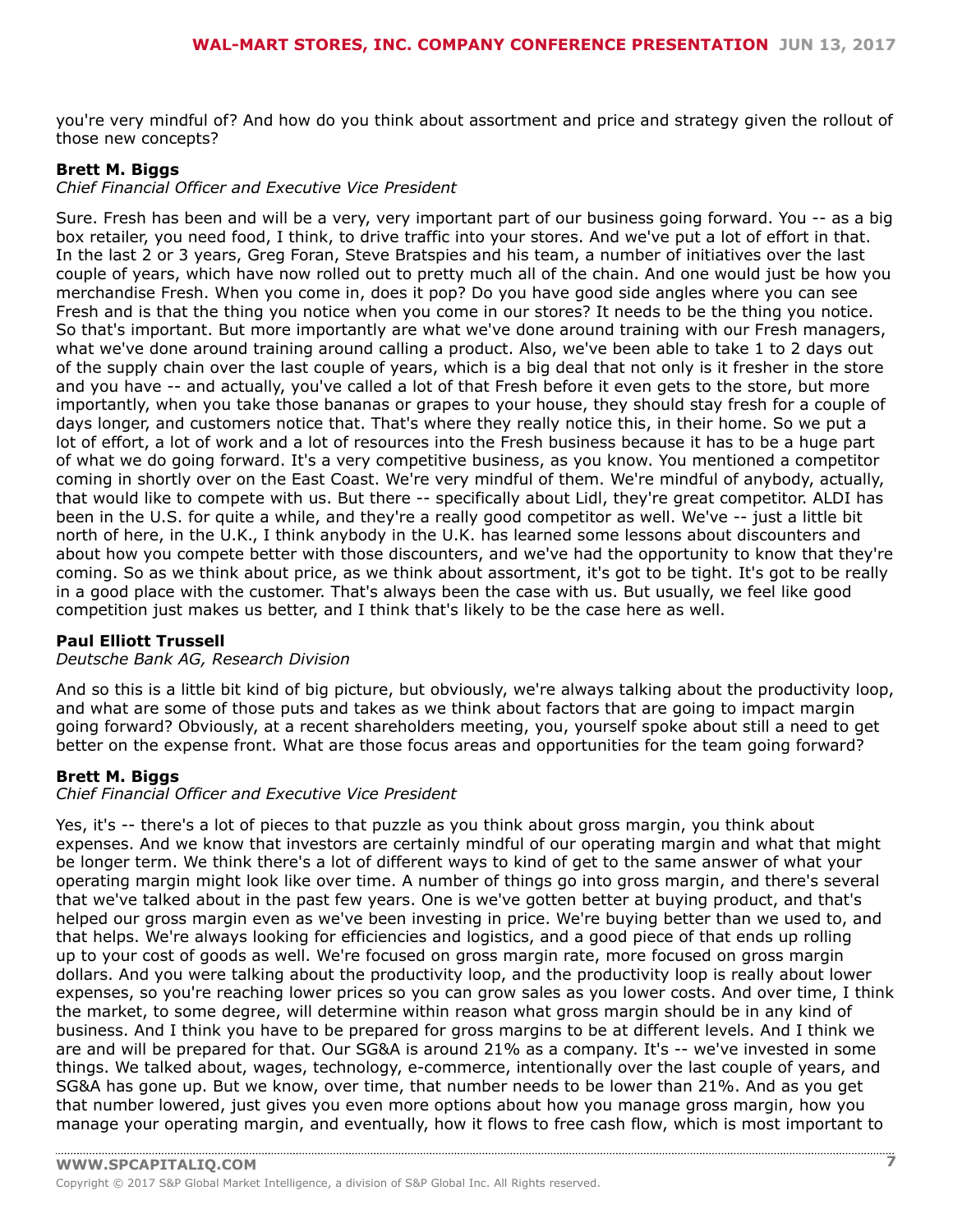$\frac{1}{2}$   $\frac{1}{2}$   $\frac{1}{2}$   $\frac{1}{2}$   $\frac{1}{2}$   $\frac{1}{2}$   $\frac{1}{2}$   $\frac{1}{2}$   $\frac{1}{2}$   $\frac{1}{2}$   $\frac{1}{2}$   $\frac{1}{2}$   $\frac{1}{2}$   $\frac{1}{2}$   $\frac{1}{2}$   $\frac{1}{2}$   $\frac{1}{2}$   $\frac{1}{2}$   $\frac{1}{2}$   $\frac{1}{2}$   $\frac{1}{2}$   $\frac{1}{2}$   $*$  \$ \$ (

 $\left( \begin{array}{cc} & \cdot & \cdot \\ \cdot & \cdot & \cdot \end{array} \right)$  ) \$

 $+$  \*\$\$(

 $\begin{array}{ccc} \text{\$} & , & , \end{array}$ <br>  $(\#$ 

#, # + - # #  $\cdot$  \$

 $($   $($ !  $($   $,$   $)$ <br>  $($   $)$   $($   $)$   $($   $)$   $($   $)$   $($   $)$   $($   $)$   $($   $)$   $($   $)$   $($   $)$   $($   $)$   $($   $)$   $($   $)$   $($   $)$   $($   $)$   $($   $)$   $($   $)$   $($   $)$   $($   $)$   $($   $)$   $($   $)$   $($   $)$   $($   $)$   $($   $)$   $($   $)$   $($   $)$  $($   $)$   $)$   $)$   $\frac{1}{2}$ 



 $\blacksquare$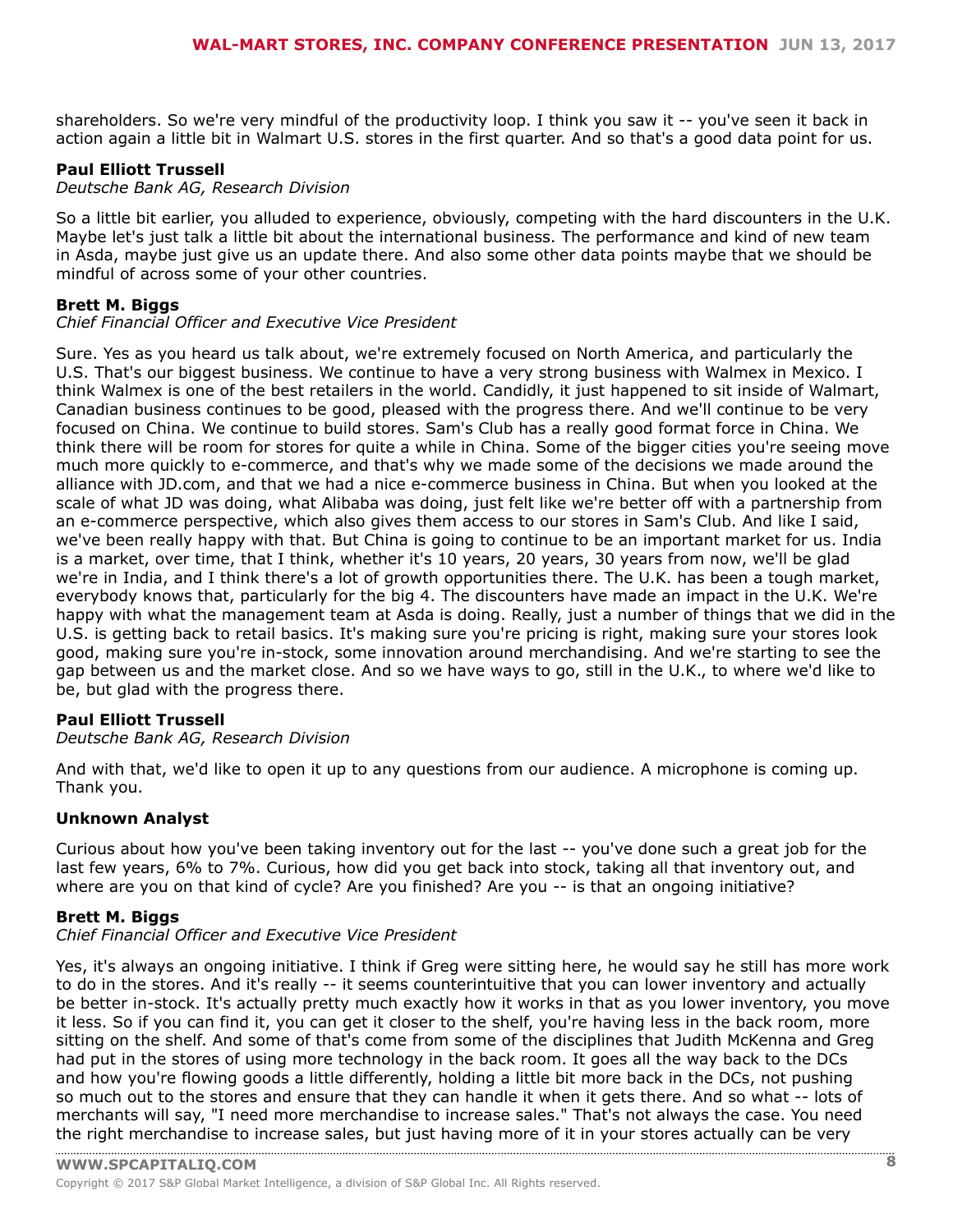$$5() !$   $($   $($  !  $) !$   $($   $($  !  $) !$   $($   $($  !  $) !$   $: "$ 

 $($   $)$   $)$   $\$ 

 $#$ 

#.#+-# # .\$

 $\frac{1}{2}$  / <  $\frac{1}{2}$  = (, , 6

 $($   $)$   $)$   $)$   $)$ 

 $\begin{pmatrix} 1 & 1 \\ 1 & 1 \end{pmatrix}$ 

#, # + - # #  $\cdot$  \$

 $+# #$  ()  $\begin{array}{ccc} & . & . & . & . \\ & & 4 & & \\ 1 & & & \sqrt{6} \\ & & . & & 6 \ \end{array}$ & & " $($  (  $^{\circ}$  1  $^{-}$ 

 $($   $)$   $)$   $\$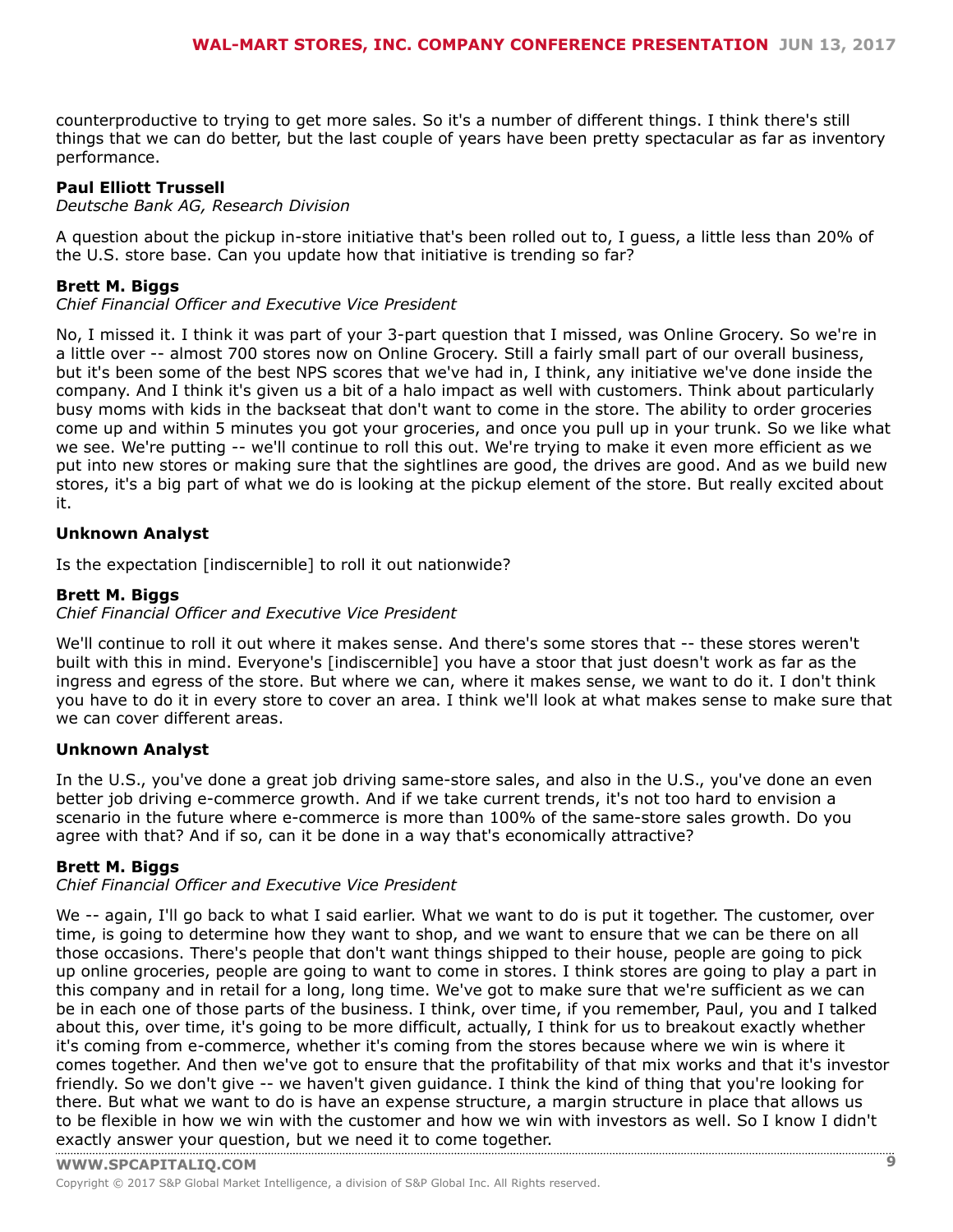$*$  +  $*$ \$\$(

 $\begin{array}{cccccccccccccccc} \textbf{S} & \textbf{S} & \textbf{A} & \textbf{I} & \textbf{I} & \textbf{I} & \textbf{I} & \textbf{I} & \textbf{I} & \textbf{I} & \textbf{I} & \textbf{I} & \textbf{I} & \textbf{I} & \textbf{I} & \textbf{I} & \textbf{I} & \textbf{I} & \textbf{I} & \textbf{I} & \textbf{I} & \textbf{I} & \textbf{I} & \textbf{I} & \textbf{I} & \textbf{I} & \textbf{I} & \textbf{I} & \textbf{I} & \textbf{I} &$  $\overline{\phantom{a}}$   $\overline{\phantom{a}}$   $\overline{\phantom{a}}$   $\overline{\phantom{a}}$   $\overline{\phantom{a}}$   $\overline{\phantom{a}}$   $\overline{\phantom{a}}$   $\overline{\phantom{a}}$   $\overline{\phantom{a}}$   $\overline{\phantom{a}}$   $\overline{\phantom{a}}$   $\overline{\phantom{a}}$   $\overline{\phantom{a}}$   $\overline{\phantom{a}}$   $\overline{\phantom{a}}$   $\overline{\phantom{a}}$   $\overline{\phantom{a}}$   $\overline{\phantom{a}}$   $\overline{\$ 

 $($   $)$   $)$   $)$   $)$ 

\*  $+$  \* \$\$(

 $'$  (  $'$ )) \$

 $8 \t + \t$ 

\*  $+$  \* \$ \$ (

 $($   $)$   $)$   $)$   $)$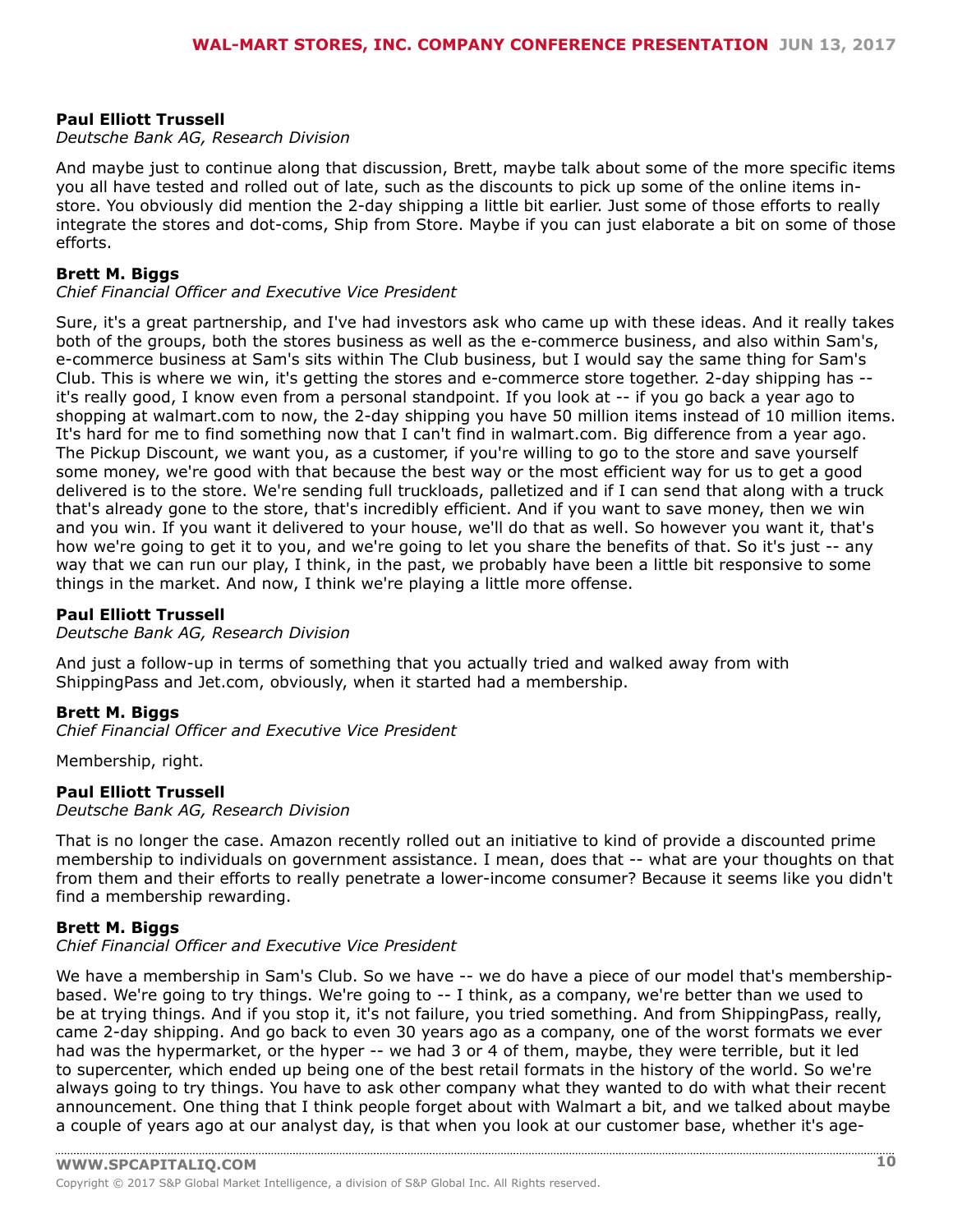# 2 (  $# # #$  $\overline{a}$  +  $*$  \$ \$ (

@, ! " G ! , ! "( ( &! "F+! ! " , 6

 $($   $)$   $)$   $)$   $)$ 

 $# 4 + - 4 + 4$ 

 $\left( \begin{array}{cc} & \cdot & \cdot \\ \cdot & \cdot & \cdot \end{array} \right)$ 



\*  $+$  \* \$\$(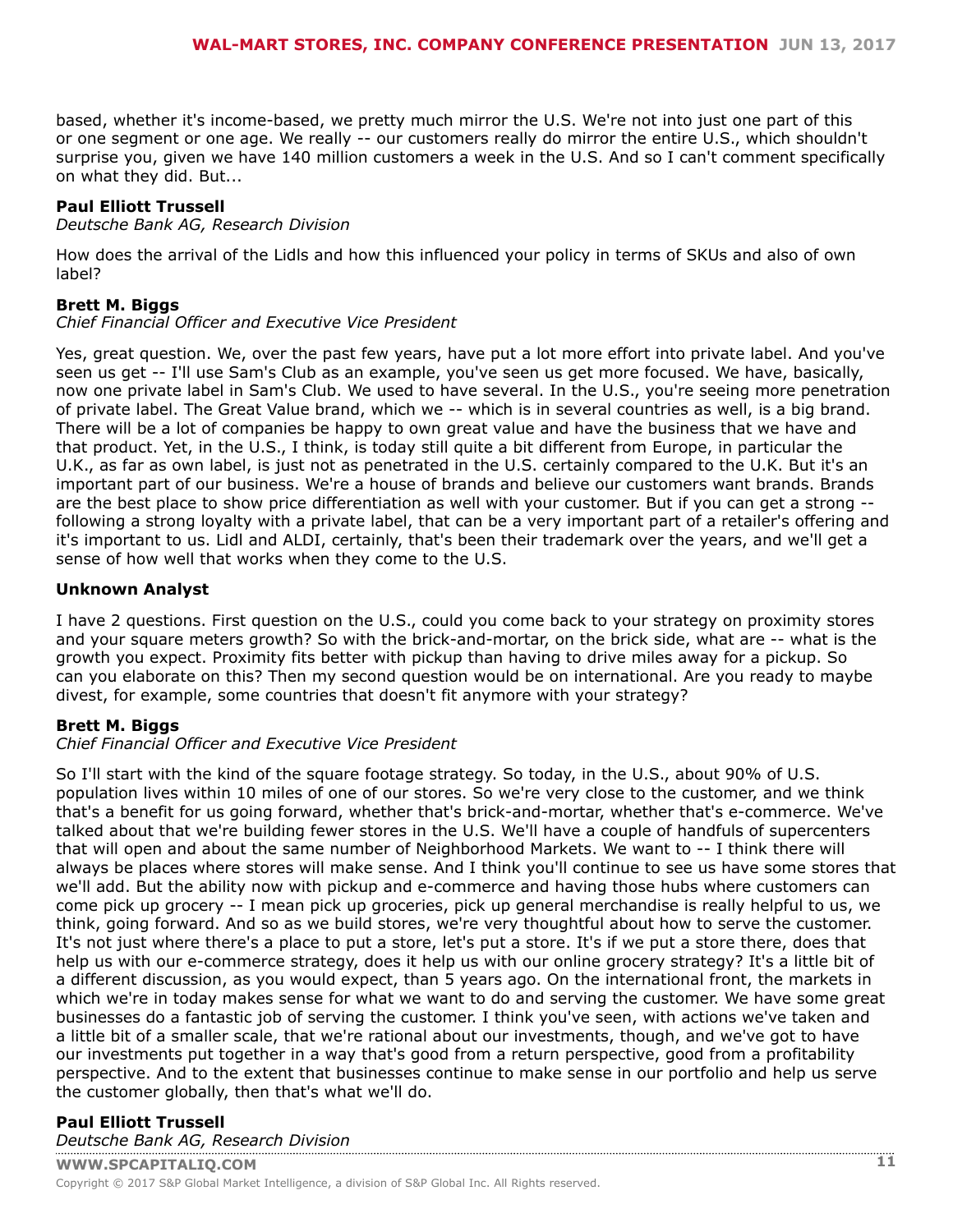$8''$  4!!  $5(1'$  8 (#

#, # + - # #  $\cdot$  \$

 $\begin{array}{ccccccccc} & 1 & & & , & ( & ) & , & \end{array}$ , 18  $,$   $\frac{1}{4}$  $\left( \begin{array}{cc} & \cdot & \cdot \\ \cdot & \cdot & \cdot \end{array} \right)$  ) \$

 $\begin{array}{cccccccccccc} 7 & 1 & & & 1 & & 8 & & & \# \\ 1 & & & & & & & 1 & & \end{array}$  and  $\begin{array}{cccccccccccc} 7 & 1 & & & & 1 & & \& & & & 1 & & \& & & & & 1 & \end{array}$  and  $\begin{array}{cccccccccccc} 8 & & & & & & 1 & & \& & & & 1 & & \& & & & 1 & & \& & & & & 1 & \end{array}$  and  $\begin{array}{cccccccccccc} 1 & & & & & & 1 & & \& & & & & 1 & \& & & & & 1 & \end{array}$  and  $\begin{$ (1 11, )<br>
(1 11, )<br>
(1 11, )<br>
(1 11, )<br>
(1 11, )<br>
(1 11, )<br>
(1 11, 2<br>
(1 11, 1<br>
(1 11, 1<br>
(1 11, 1<br>
(1 11, 1<br>
(1 11, 1<br>
(1 11, 1<br>
(1 11, 1<br>
(1 11, 1<br>
(1 11, 1<br>
(1 11, 1<br>
(1 11, 1<br>
(1 1, 1<br>
(1 1, 1<br>
(1 1, 1<br>
(1 1, 1<br>
(1 1, & & (#

#, # + - # #  $\cdot$  \$

 $)!$ 

 $\overline{a}$ 

&

 $7! \# @$ , <  $\vdots$  = , (  $\vdots$   $\vdots$   $\vdots$   $\vdots$   $\vdots$   $\vdots$   $\vdots$   $\vdots$   $\vdots$   $\vdots$   $\vdots$   $\vdots$   $\vdots$   $\vdots$   $\vdots$   $\vdots$   $\vdots$   $\vdots$   $\vdots$   $\vdots$   $\vdots$   $\vdots$   $\vdots$  $($   $)$   $)$   $)$   $\frac{1}{2}$ 

\*  $+$  \* \$\$(

 $\left( \begin{array}{ccc} & & & 0 & \cdots \end{array} \right)$  $2$  ",  $(1 \t 1 \t 8 \t #\$)$  $\begin{array}{ccc} \text{\$} & , & \text{\$} & , \ \text{\$} & \text{\$} & \text{\$} & \text{\$} & \text{\$} \end{array}$ 

 $\left( \begin{array}{cc} & \cdot & \cdot \\ \cdot & \cdot & \cdot \end{array} \right)$ 

 $(\#^* \qquad \qquad (-\quad \ \ (\qquad \ \ \, \cdot \qquad \qquad \ \, \cdot \qquad \ \ \, \cdot \qquad \ \ \, \cdot \qquad \ \ \, \cdot \qquad \ \ \, \# \qquad \ \, \cdot \qquad \ \ \, \#$